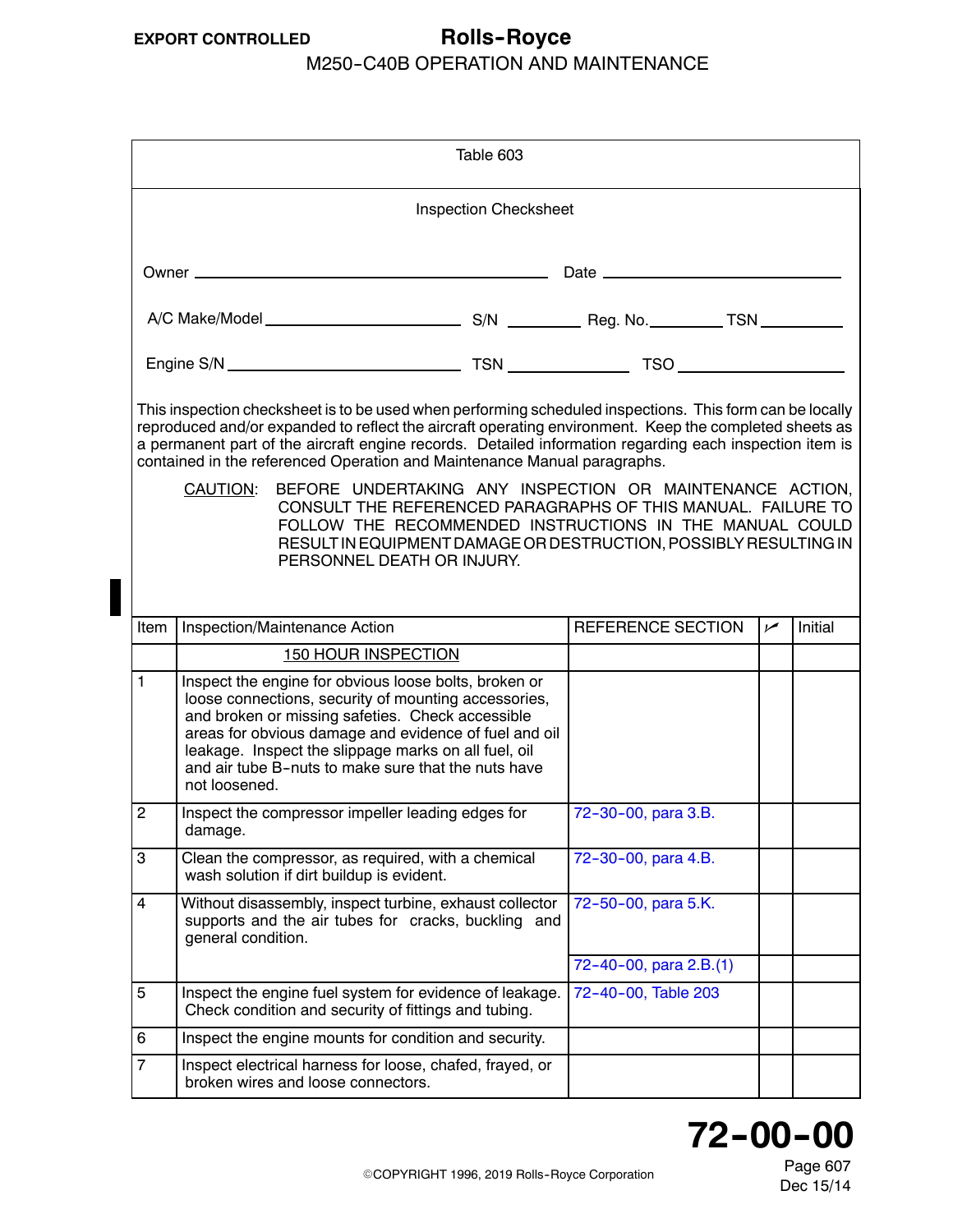<span id="page-1-0"></span>

|      | Table 603 (cont)                                                                                                                                                                                                                                                                                                                                                                                                                                                                                                                                                                                                                                                                                                                                                                                                                                                                                                                                         |                                      |     |         |  |  |  |
|------|----------------------------------------------------------------------------------------------------------------------------------------------------------------------------------------------------------------------------------------------------------------------------------------------------------------------------------------------------------------------------------------------------------------------------------------------------------------------------------------------------------------------------------------------------------------------------------------------------------------------------------------------------------------------------------------------------------------------------------------------------------------------------------------------------------------------------------------------------------------------------------------------------------------------------------------------------------|--------------------------------------|-----|---------|--|--|--|
| Item | Inspection/Maintenance Action                                                                                                                                                                                                                                                                                                                                                                                                                                                                                                                                                                                                                                                                                                                                                                                                                                                                                                                            | <b>REFERENCE SECTION</b>             | سما | Initial |  |  |  |
|      | <b>150 HOUR INSPECTION</b>                                                                                                                                                                                                                                                                                                                                                                                                                                                                                                                                                                                                                                                                                                                                                                                                                                                                                                                               |                                      |     |         |  |  |  |
|      | NORMAL ENGINES USE A MINIMAL AMOUNT OF OIL. HOWEVER,<br>CAUTION:<br>ANY SUDDEN INCREASE IN OIL CONSUMPTION IS INDICATIVE<br>OF OIL SYSTEM PROBLEMS AND MUST BE CORRECTED.                                                                                                                                                                                                                                                                                                                                                                                                                                                                                                                                                                                                                                                                                                                                                                                |                                      |     |         |  |  |  |
| 8    | Check oil supply level.                                                                                                                                                                                                                                                                                                                                                                                                                                                                                                                                                                                                                                                                                                                                                                                                                                                                                                                                  | 72-00-00, Table 101                  |     |         |  |  |  |
|      | If the engine has been idle for more than 15 minutes,<br>motor the engine for 30 seconds to scavenge any oil<br>that can have drained into the gearbox from the oil<br>tank. Failure to completely scavenge the oil from the<br>gearbox will cause a false indication of high oil<br>consumption. See Post Flight Check No. 3                                                                                                                                                                                                                                                                                                                                                                                                                                                                                                                                                                                                                            | Troubleshooting, items 11<br>and 12. |     |         |  |  |  |
|      | NOTE: Check oil supply level within 15 minutes of engine shutdown.                                                                                                                                                                                                                                                                                                                                                                                                                                                                                                                                                                                                                                                                                                                                                                                                                                                                                       |                                      |     |         |  |  |  |
| 9    | Inspect for extension of impending oil filter<br>bypass indicator. If indicator is extended, clean oil<br>filter.<br>It is possible for the impending oil filter bypass indicator to<br>extend during a start of a cold soaked engine, giving<br>an erroneous indication of a dirty oil filter. If the<br>impending filter bypass indicator is extended, run the<br>engine until the oil is at operating temperature and<br>push the indicator button in. If the button remains in<br>throughout the normal speed range of the engine, the<br>filter does not require cleaning.                                                                                                                                                                                                                                                                                                                                                                          | 72-60-00, para 1.C.                  |     |         |  |  |  |
| 9.A  | Clean and inspect the fuel nozzle.                                                                                                                                                                                                                                                                                                                                                                                                                                                                                                                                                                                                                                                                                                                                                                                                                                                                                                                       | $73 - 10 - 03$                       |     |         |  |  |  |
|      | Install fuel nozzle with proper number of spacers.                                                                                                                                                                                                                                                                                                                                                                                                                                                                                                                                                                                                                                                                                                                                                                                                                                                                                                       |                                      |     |         |  |  |  |
| 10   | Inspect for extension of scavenge oil filter bypass<br>indicator on CEFA.<br>If the bypass indicator is extended, examine/clean the<br>engine oil filter and the scavenge oil filter. If<br>contamination is found, replace the scavenge oil filter.<br>If no contamination is found, reinstall the scavenge oil<br>filter with new packing, and manually reset the<br>indicator.<br>If the CEFA bypass indicator is extended and<br>contamination is found in the scavenge oil filter,<br>replace/clean the oil cooler, oil tank, and lubrication<br>lines (Ref. the airframe manual instructions). Drain<br>and replace the engine oil, and manually reset the<br>indicator.<br>NOTE: The scavenge oil filter cannot be cleaned.<br>NOTE: If metal contamination is found in the scavenge oil filter in CEFA and a chip light occurred<br>within the previous 50 hours, take the applicable maintenance steps (Ref. para $8.E.(2)$ , this<br>section). | 72-60-00, para 1.E.                  |     |         |  |  |  |
| 11   | Inspect for extension of impending fuel filter<br>bypass indicator.<br>If indicator is extended, replace fuel filter. Ground run<br>engine to assure proper operation of control system.                                                                                                                                                                                                                                                                                                                                                                                                                                                                                                                                                                                                                                                                                                                                                                 | 73-10-02, para 2.B.                  |     |         |  |  |  |

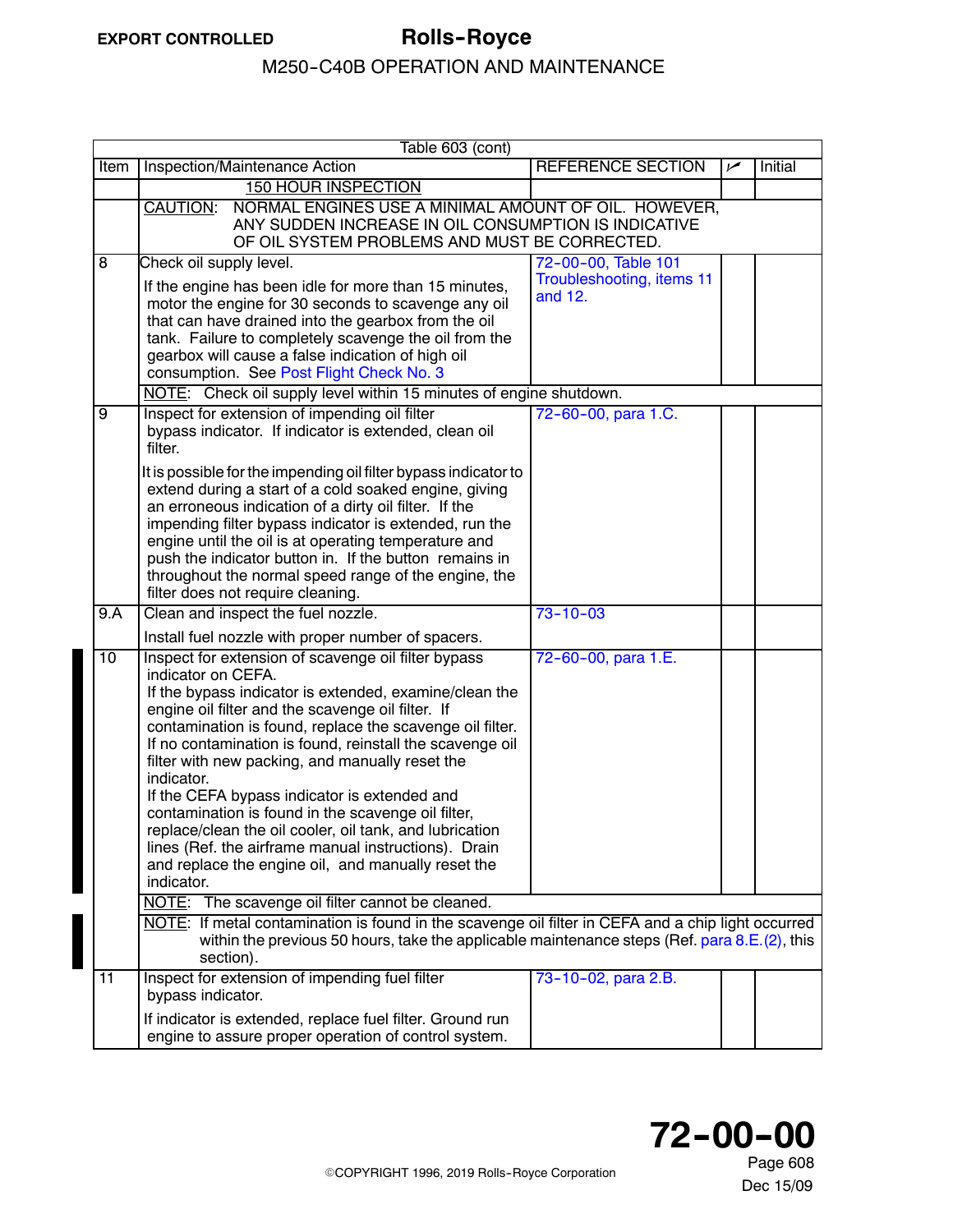#### <span id="page-2-0"></span>**EXPORT CONTROLLED Rolls--Royce** M250-C40B OPERATION AND MAINTENANCE

|                 | Table 603 (cont)                                                                                                                                                                                                                                                                                                                                       |                                                |     |         |
|-----------------|--------------------------------------------------------------------------------------------------------------------------------------------------------------------------------------------------------------------------------------------------------------------------------------------------------------------------------------------------------|------------------------------------------------|-----|---------|
| Item            | Inspection/Maintenance Action                                                                                                                                                                                                                                                                                                                          | REFERENCE SECTION                              | سما | Initial |
|                 | <b>150 HOUR INSPECTION</b>                                                                                                                                                                                                                                                                                                                             |                                                |     |         |
| $\overline{12}$ | Record component changes, inspections, and<br>compliance with technical instructions as required.<br>Report engine difficulties to Rolls-Royce and/or AMC<br>on a Field Service Report (FSR) submitted on FAST at<br><https: fast.aeromanager-online.com=""> as required.</https:>                                                                     |                                                |     |         |
| 13              | Inspect compressor scroll for cracks. Pay particular<br>attention to welded areas.                                                                                                                                                                                                                                                                     |                                                |     |         |
| 14              | Clean the burner drain valve.<br>Ensure that the airframe overboard is clear. Refer to<br>aircraft manual for maintenance procedures.                                                                                                                                                                                                                  | 72-40-00, para 3.                              |     |         |
| 15              | Inspect the anti-icing and bleed air components for<br>loose, chafed, frayed or broken wires, loose<br>connections and security of attachment.                                                                                                                                                                                                         |                                                |     |         |
| 16              | Inspect the horizontal and vertical firewall shields for<br>cracks.                                                                                                                                                                                                                                                                                    | 72-50-00, para 5.J.                            |     |         |
|                 | NOTE: Continued sheet metal or tube cracking can be an indication of excessive engine, engine<br>accessory, or airframe vibration.                                                                                                                                                                                                                     |                                                |     |         |
| 17              | Check HMU for freedom of operation and full travel.<br>Check for condition and security of all linkages.                                                                                                                                                                                                                                               | 73-21-01, para 1.B.                            |     |         |
| 18              | Remove, clean, operationally test, and reinstall the<br>magnetic drain plugs:<br>Standard type - check the chip detector end of the<br>a.<br>plugs for cracks.<br>Quick disconnect - inspect the locking device and<br>b.<br>inserts for wear.<br>Torque 60-80 lb in. (6.8-9.0 N·m). No cracks are<br>acceptable. Check each chip detector separately. | 72-00-00, para 8.E.<br><b>Engine Servicing</b> |     |         |
| 19              | Inspect ignition lead for burning, chafing or cracking of<br>conduit. Also, check for loose connectors and/or<br>broken lockwire.                                                                                                                                                                                                                      | 74-20-02, para 2.                              |     |         |
|                 | Perform operational check of ignitors.                                                                                                                                                                                                                                                                                                                 | 74-20-01, para 2.B.                            |     |         |
| 20              | Remove, inspect, clean and reinstall the oil filter.<br>If excessive carbon is found in the filter, inspect the<br>scavenge and pressure oil system. Refer to<br>72-50-00 para 5.E., 5.F., 5.G., 5.H., 6.A., and 6.B.                                                                                                                                  | 72-60-00, para 1.C.                            |     |         |



Page 609 Dec 15/18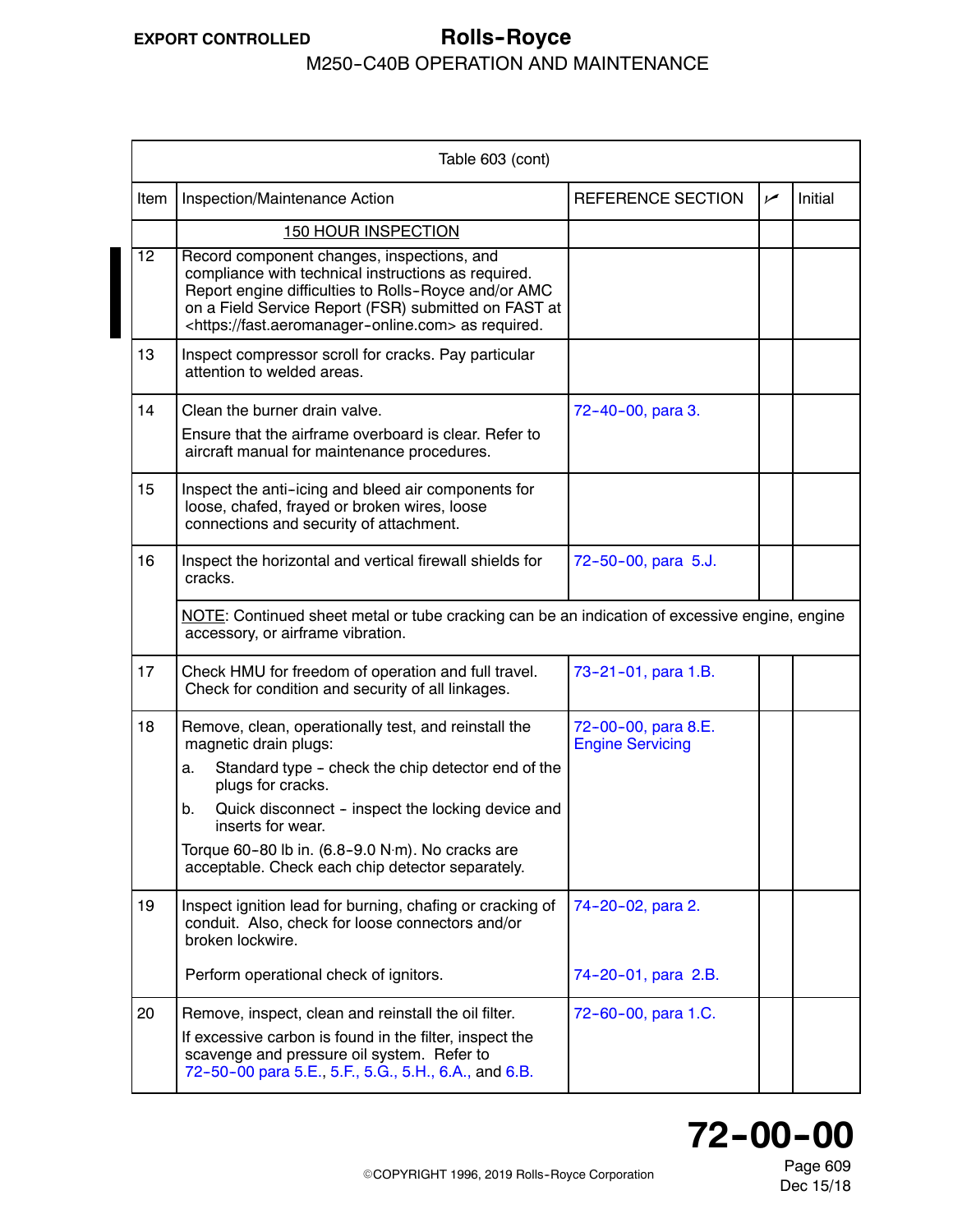<span id="page-3-0"></span>

|                 | Table 603 (cont)                                                                                                                                                                                                                                                                                                                                                                                                                       |                                                                                   |            |         |
|-----------------|----------------------------------------------------------------------------------------------------------------------------------------------------------------------------------------------------------------------------------------------------------------------------------------------------------------------------------------------------------------------------------------------------------------------------------------|-----------------------------------------------------------------------------------|------------|---------|
| Item            | Inspection/Maintenance Action                                                                                                                                                                                                                                                                                                                                                                                                          | REFERENCE SECTION                                                                 | $\sqrt{ }$ | Initial |
|                 | <b>150 HOUR INSPECTION</b>                                                                                                                                                                                                                                                                                                                                                                                                             |                                                                                   |            |         |
| $\overline{21}$ | Measure and record power turbine support pressure<br>oil nozzle flow from scavenge oil strut. Record and<br>retain flow record.                                                                                                                                                                                                                                                                                                        | 72-50-00, para 5.E.                                                               |            |         |
|                 | While motoring $N_1$ to 16–18% the minimum flow is 90cc in<br>15 seconds.                                                                                                                                                                                                                                                                                                                                                              |                                                                                   |            |         |
|                 | Flow                                                                                                                                                                                                                                                                                                                                                                                                                                   |                                                                                   |            |         |
|                 | Compare with previous flow. Any large deviation could<br>indicate carbon buildup.                                                                                                                                                                                                                                                                                                                                                      |                                                                                   |            |         |
|                 | Refer to M250-C40B series CSL-5038, Recommended Sequence, Engine Oil Change<br>NOTE:<br>for additional instructions.                                                                                                                                                                                                                                                                                                                   |                                                                                   |            |         |
| 22              | <b>HMU Manual Mode Piston Function.</b>                                                                                                                                                                                                                                                                                                                                                                                                | 72-00-00, para 7.N,                                                               |            |         |
|                 | Record must indicate that shutdown per referenced<br>section has been performed at least once each 150<br>hours.                                                                                                                                                                                                                                                                                                                       | Alternate Shutdown -<br>AUTO MODE or para 9.F,<br>Shutdown, MANUAL<br><b>MODE</b> |            |         |
| 23              | MGT indicating system check.                                                                                                                                                                                                                                                                                                                                                                                                           | 72-00-00, para 7.C.                                                               |            |         |
|                 | During ground run with engine at 100% N <sub>2</sub> Monitor<br>MGT using (MT) Maintenance Terminal Software,<br>analog parameter page. Compare MT value with<br>aircraft MGT gage. Must agree within 5° C. If not<br>within limits, use thermocouple simulator to identify<br>problem.                                                                                                                                                | 72-00-00, para 3.D.<br>73-25-01, para 2                                           |            |         |
| 24              | Torque indicating system check                                                                                                                                                                                                                                                                                                                                                                                                         | 72-00-00, para 7.C.                                                               |            |         |
|                 | During ground run with engine at 100% $N_2$ , monitor<br>torque (Q) using MT software analog parameter page.<br>Compare MT value with aircraft torque gage. Must<br>agree within 2 psi. If not within limits, use pressure<br>tester to identify problem.                                                                                                                                                                              | 73-25-01, para 2                                                                  |            |         |
| 24A             | Permanent Magnet Alternator (PMA) check.                                                                                                                                                                                                                                                                                                                                                                                               | 73-20-01, para 2.C.                                                               |            |         |
|                 | Do the check to verify PMA and harnesses are working<br>properly.                                                                                                                                                                                                                                                                                                                                                                      |                                                                                   |            |         |
| 25              | FADEC Fault and Maintenance system check                                                                                                                                                                                                                                                                                                                                                                                               | 73-25-01, para 2                                                                  |            |         |
|                 | FADEC must be free of all faults and maintenance<br>actions.                                                                                                                                                                                                                                                                                                                                                                           |                                                                                   |            |         |
| 26              | HMU MANUAL MODE Operation Function. Record<br>must indicate that a cockpit check per referenced section<br>has been performed at least once each 150 hours.                                                                                                                                                                                                                                                                            | 72-00-00, para 7.C.(1),<br><b>MANUAL MODE CHECK</b>                               |            |         |
| 27              | Visually inspect the outer combustion case (sheet metal<br>and weld seams) for cracks. Pay particular attention to<br>the weld seams in the area of the igniter plugs, dummy<br>plug, drain valves, fuel nozzle bosses, armpit braze<br>patch and adjacent areas. Use a bright light and mirror<br>as necessary. The OCC does not have to be removed.<br>Perform a Leak Tec check for installed OCC's and an FPI<br>for removed OCC's. | 72-40-00, Table 202<br>items, $(1)$ , $(2)$ , $(3)$ and $(4)$                     |            |         |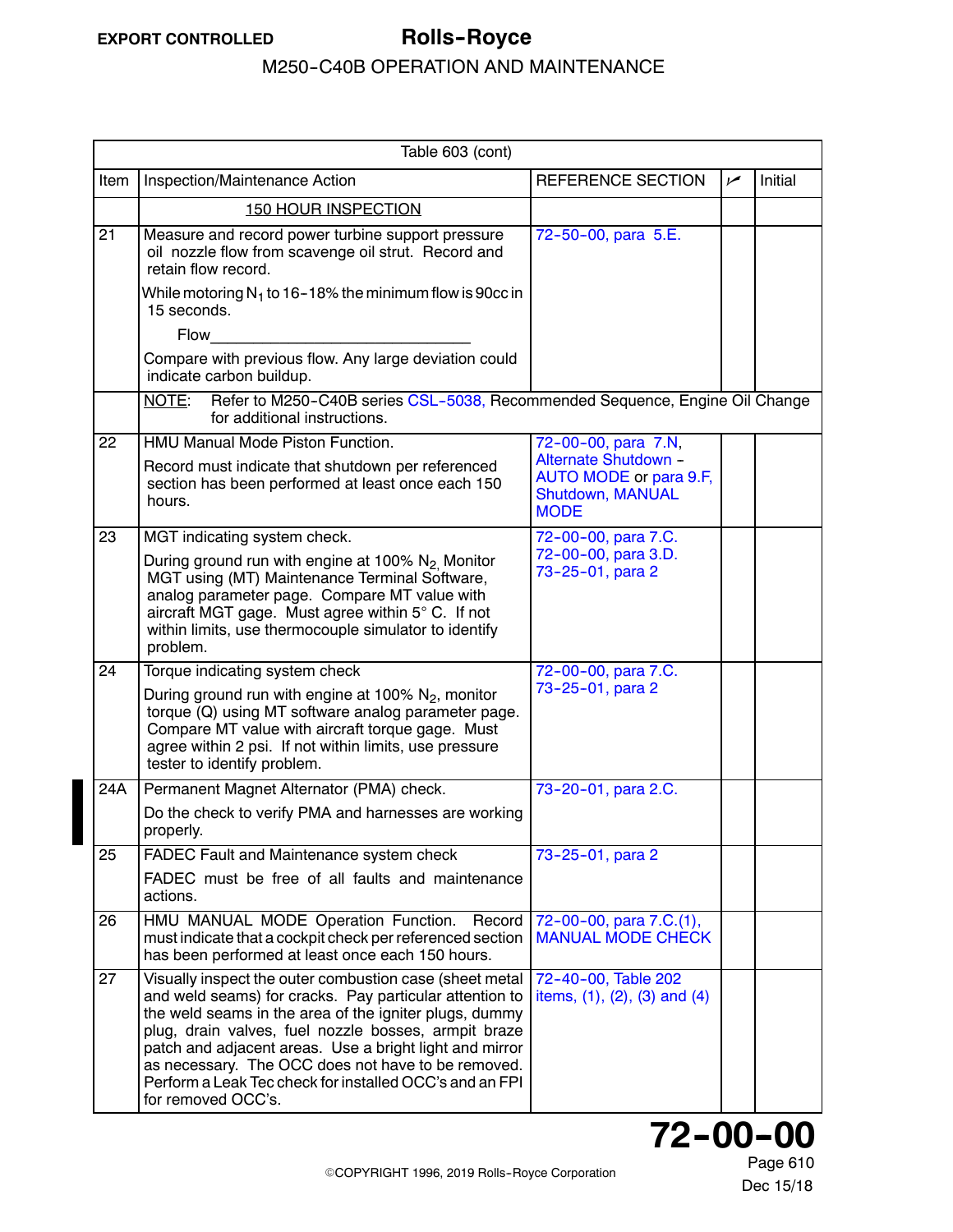# **EXPORT CONTROLLED Rolls--Royce**

### M250-C40B OPERATION AND MAINTENANCE

|                | TABLE 604                                                                                                                                                                                                                                                                                                                                                                                                                              |                                                               |     |         |
|----------------|----------------------------------------------------------------------------------------------------------------------------------------------------------------------------------------------------------------------------------------------------------------------------------------------------------------------------------------------------------------------------------------------------------------------------------------|---------------------------------------------------------------|-----|---------|
| Item           | Inspection/Maintenance Action                                                                                                                                                                                                                                                                                                                                                                                                          | REFERENCE SECTION                                             | مرا | Initial |
|                | <b>300 HOUR INSPECTION</b>                                                                                                                                                                                                                                                                                                                                                                                                             |                                                               |     |         |
|                | In addition to the 150 hour inspection items, perform the<br>following:                                                                                                                                                                                                                                                                                                                                                                |                                                               |     |         |
| $\mathbf{1}$   | Clean power turbine support scavenge oil strut.                                                                                                                                                                                                                                                                                                                                                                                        | 72-50-00, para 5.G.                                           |     |         |
| $\overline{c}$ | Clean external sump.                                                                                                                                                                                                                                                                                                                                                                                                                   | 72-50-00, para 5.F.                                           |     |         |
| $\overline{3}$ | Clean No. 1 bearing oil pressure reducer.                                                                                                                                                                                                                                                                                                                                                                                              | 72-30-00, para 2.A. (1)                                       |     |         |
| $\overline{4}$ | Clean pressure oil fitting screen assembly.                                                                                                                                                                                                                                                                                                                                                                                            | 72-50-00, para 5.F.                                           |     |         |
|                | CAUTION: EXTREME CARE MUST BE EXERCISED TO PREVENT TWISTING OF OIL<br>NOZZLE DURING REMOVAL. DO NOT ATTEMPT TO STRAIGHTEN OR<br>REUSE IF TWISTED.                                                                                                                                                                                                                                                                                      |                                                               |     |         |
| 5              | Clean power turbine pressure oil nozzle.                                                                                                                                                                                                                                                                                                                                                                                               | 72-50-00, para 5.F.                                           |     |         |
| 6              | Remove and disassemble fuel nozzle. Clean and inspect<br>fuel nozzle filter assembly. Assemble and install fuel<br>nozzle.                                                                                                                                                                                                                                                                                                             | $73 - 10 - 03$                                                |     |         |
| $\overline{7}$ | Remove, inspect and reinstall the turbine pressure oil<br>check valve.                                                                                                                                                                                                                                                                                                                                                                 | 72-60-00, para 2.l.                                           |     |         |
|                | NOTE: Check Valve P/N 23074872 and subsequent part numbers are not applicable<br>to this inspection (these valves are considered "ON CONDITION").                                                                                                                                                                                                                                                                                      |                                                               |     |         |
| 8              | Inspect the rear engine mount for security and<br>excessive bearing wear.                                                                                                                                                                                                                                                                                                                                                              | 72-00-00, para 1.A., (3)<br>Engine-Inspection/<br>Check.      |     |         |
| 9              | Drain the oil system and refill.<br>Oil changed at:<br>300 hours: __________<br>600 hours:<br>Maximum interval between oil changes is 300 hours or 6<br>months, whichever occurs first. This limit can be<br>extended to 600 hours or 12 calendar months,<br>whichever occurs first, if an approved high thermal<br>stability oil (Third Generation) is used.                                                                          | 72-00-00, para 8.D.,<br><b>Engine Servicing.</b>              |     |         |
| 10             | On power and accessory gearbox cover, check the<br>applied torque on all turbine and exhaust collector<br>support-to-gearbox retaining nuts.<br>Torque must be 120-150 lb in. (14-17 N·m).                                                                                                                                                                                                                                             | 72-50-00, para 1.B.                                           |     |         |
| 11             | Inspect the thermocouple assembly (TOT/MGT).                                                                                                                                                                                                                                                                                                                                                                                           | 77-20-01, para 2.B.                                           |     |         |
| 12             | Visually inspect the outer combustion case (sheet metal<br>and weld seams) for cracks. Pay particular attention to<br>the weld seams in the area of the igniter plugs, dummy<br>plug, drain valves, fuel nozzle bosses, armpit braze<br>patch and adjacent areas. Use a bright light and mirror<br>as necessary. The OCC does not have to be removed.<br>Perform a Leak Tec check for installed OCC's and an FPI<br>for removed OCC's. | 72-40-00, Table 202<br>items, $(1)$ , $(2)$ , $(3)$ and $(4)$ |     |         |



Page 611 Dec 15/13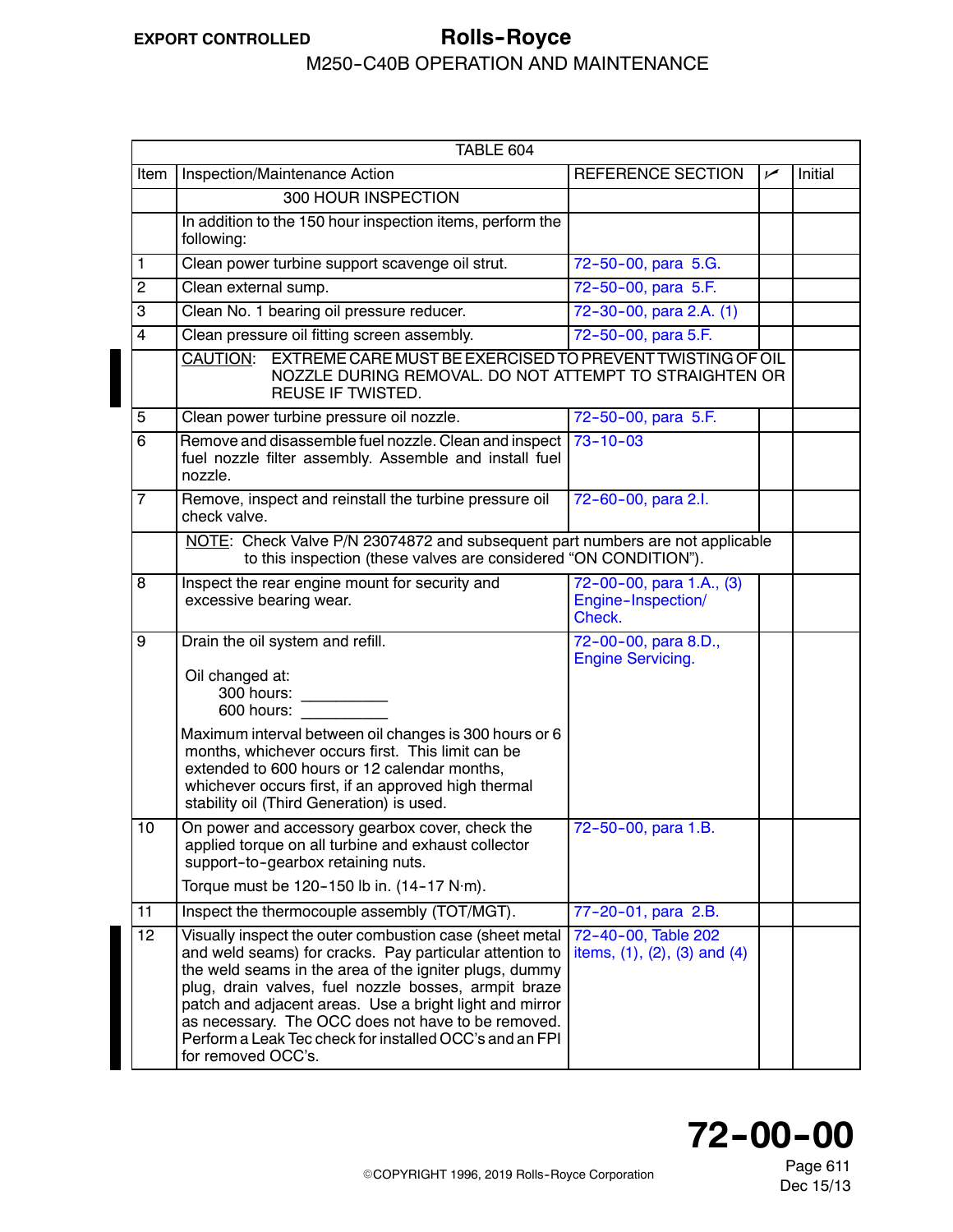<span id="page-5-0"></span>

|                | TABLE 605                                                                                                                                                                                                                                                           |                                               |     |         |  |
|----------------|---------------------------------------------------------------------------------------------------------------------------------------------------------------------------------------------------------------------------------------------------------------------|-----------------------------------------------|-----|---------|--|
| Item           | Inspection/Maintenance Action                                                                                                                                                                                                                                       | REFERENCE SECTION                             | سما | Initial |  |
|                | 1750 HOUR INSPECTION                                                                                                                                                                                                                                                |                                               |     |         |  |
|                | The following inspections are required every 1750 hours<br>time since last inspection                                                                                                                                                                               |                                               |     |         |  |
| 1              | Remove and replace the fuel filter element. Before<br>discarding filter, inspect for signs of contaminants. If<br>contaminants are found, inspect the entire fuel system<br>and clean if necessary.                                                                 | 73-10-02, PARA 2.                             |     |         |  |
| $\overline{c}$ | Inspect the combustion liner.                                                                                                                                                                                                                                       | 72-40-00, PARA 1.C.                           |     |         |  |
| 3              | Examine the outer combustion case for cracks<br>using Leak-Tek and/or Fluorescent Penetrant<br>Inspection (FPI).                                                                                                                                                    | 72-40-00, PARA 2.B.(2)<br>$(3)$ , and $(4)$ . |     |         |  |
| $\overline{4}$ | Inspect the compressor discharge air tubes.                                                                                                                                                                                                                         | 72-40-00, PARA 4.C.                           |     |         |  |
| 5              | Inspect the spur adapter gearshaft, compressor rotor<br>splined adapter and associated impeller bore.                                                                                                                                                               | 72-30-00, PARA 3.B.(2),<br>3.C. and 3.E.      |     |         |  |
| 6              | Inspect the turbine to compressor coupling,<br>turbine splined adapter, power turbine inner shaft and<br>turbine shaft-to-pinion gear coupling.                                                                                                                     | 72-50-00, PARA 5.A.<br>and $5.B.$             |     |         |  |
|                | Turbine to compressor coupling is part of the<br>turbine assembly.                                                                                                                                                                                                  |                                               |     |         |  |
| $\overline{7}$ | Visually examine the power drive train gears.                                                                                                                                                                                                                       | <b>CSL 5131</b>                               |     |         |  |
|                | Inspection uses a non-intrusive procedure without dis-<br>assembly of gearbox.                                                                                                                                                                                      |                                               |     |         |  |
|                | The following inspections are recommended whenever the turbine or compressor is<br>NOTE:<br>removed in-between the required 1750 hour inspection.                                                                                                                   |                                               |     |         |  |
|                | Anytime the compressor is removed from the engine, visually inspect the aft end of the<br>spur adapter gearshaft for worn or damaged splines.                                                                                                                       |                                               |     |         |  |
|                | Anytime the turbine is removed from the engine visually inspect the splines on the<br>following items, turbine-to-compressor coupling, turbine splined adapter, power turbine<br>outer shaft and turbine shaft-to-pinion gear coupling for worn or damaged splines. |                                               |     |         |  |
|                | If spline wear or damage is observed the appropriate maintenance action is required.<br>(Refer to Items 5 and 6 above).                                                                                                                                             |                                               |     |         |  |
|                | Inspection intervals must not exceed 1750 hours.                                                                                                                                                                                                                    |                                               |     |         |  |

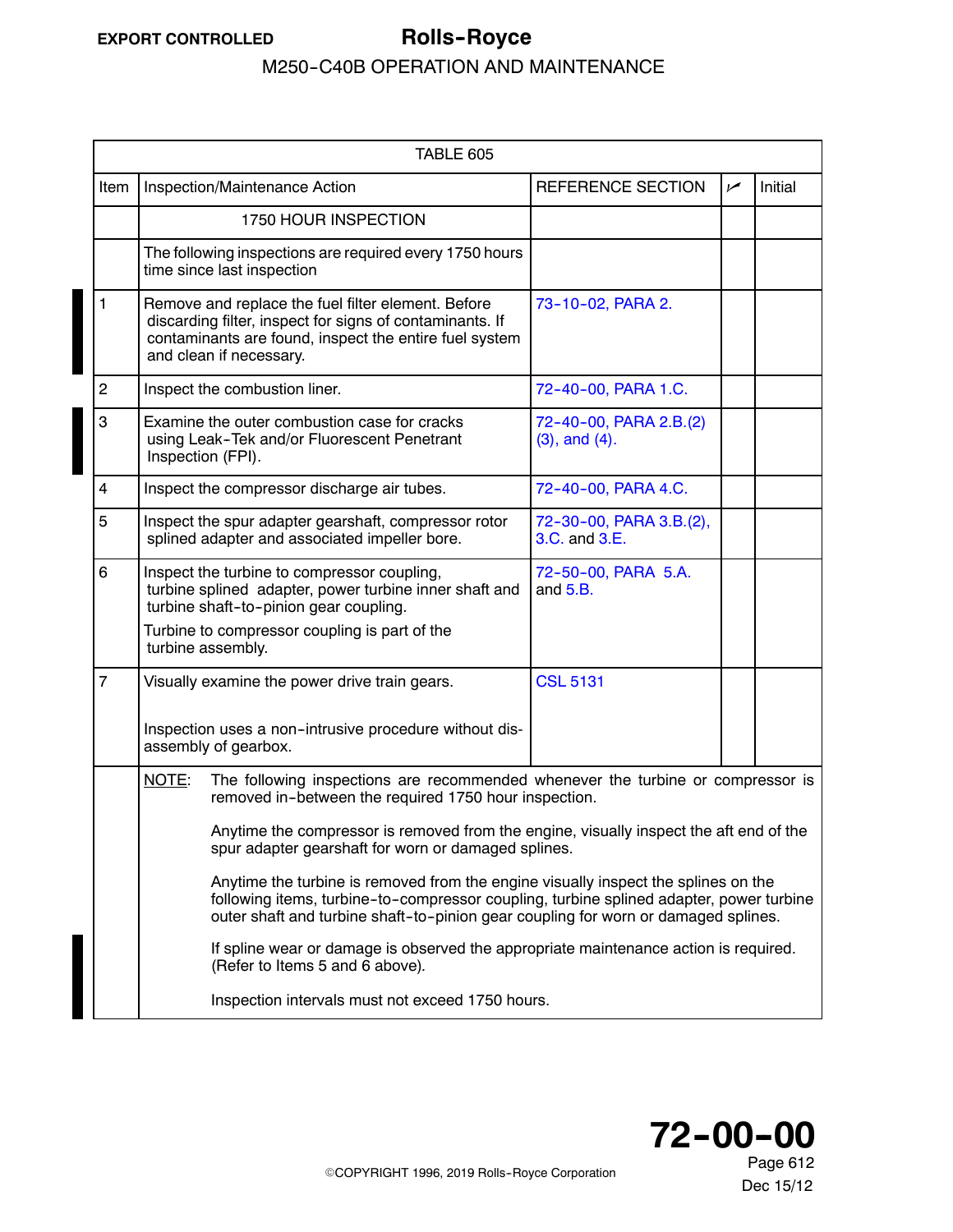| TABLE 606                    |                                                                                                                                                                                                                                                                                                                                                                                                              |                                                                                                                                                                                                                                                                                                                                                                                                                                                            |  |  |                |                          |     |         |
|------------------------------|--------------------------------------------------------------------------------------------------------------------------------------------------------------------------------------------------------------------------------------------------------------------------------------------------------------------------------------------------------------------------------------------------------------|------------------------------------------------------------------------------------------------------------------------------------------------------------------------------------------------------------------------------------------------------------------------------------------------------------------------------------------------------------------------------------------------------------------------------------------------------------|--|--|----------------|--------------------------|-----|---------|
| <b>Inspection Checksheet</b> |                                                                                                                                                                                                                                                                                                                                                                                                              |                                                                                                                                                                                                                                                                                                                                                                                                                                                            |  |  |                |                          |     |         |
|                              |                                                                                                                                                                                                                                                                                                                                                                                                              |                                                                                                                                                                                                                                                                                                                                                                                                                                                            |  |  |                |                          |     |         |
|                              |                                                                                                                                                                                                                                                                                                                                                                                                              |                                                                                                                                                                                                                                                                                                                                                                                                                                                            |  |  |                |                          |     |         |
|                              |                                                                                                                                                                                                                                                                                                                                                                                                              |                                                                                                                                                                                                                                                                                                                                                                                                                                                            |  |  |                |                          |     |         |
|                              | This inspection checksheet is to be used when performing scheduled inspections. This form<br>can be locally reproduced and/or expanded to reflect the aircraft operating environment.<br>Keep the completed sheets as a permanent part of the aircraft engine records. Detailed<br>information regarding each inspection item is contained in the referenced Operation and<br>Maintenance Manual paragraphs. |                                                                                                                                                                                                                                                                                                                                                                                                                                                            |  |  |                |                          |     |         |
|                              | CAUTION: BEFORE UNDERTAKING INSPECTION OR MAINTENANCE ACTION, CON-<br>SULT THE REFERENCED PARAGRAPHS OF THE OPERATION AND MAIN-<br>TENANCE MANUAL. FAILURE TO FOLLOW THE RECOMMENDED IN-<br>STRUCTIONS IN THE MANUAL COULD RESULT IN EQUIPMENT DAMAGE<br>OR DESTRUCTION, POSSIBLY RESULTING IN PERSONNEL DEATH OR IN-<br>JURY.                                                                               |                                                                                                                                                                                                                                                                                                                                                                                                                                                            |  |  |                |                          |     |         |
|                              | NOTE:                                                                                                                                                                                                                                                                                                                                                                                                        | THIS INSPECTION CHECKLIST CAN ONLY BE USED IF THE OPERATOR IS<br>USING AN APPROVED THIRD GENERATION (HTS) OIL.                                                                                                                                                                                                                                                                                                                                             |  |  |                |                          |     |         |
|                              | NOTE:                                                                                                                                                                                                                                                                                                                                                                                                        | COMPLIANCE TO THE 150 HOUR AND 300 HOUR ITEMS IN THIS TABLE<br>MUST BE PERFORMED AT LEAST EVERY 12 CALENDAR MONTHS OR BY<br>HOURS, WHICHEVER OCCURS FIRST.                                                                                                                                                                                                                                                                                                 |  |  |                |                          |     |         |
| Item                         |                                                                                                                                                                                                                                                                                                                                                                                                              | Inspection/Maintenance Action                                                                                                                                                                                                                                                                                                                                                                                                                              |  |  |                | <b>REFERENCE SECTION</b> | مما | Initial |
|                              |                                                                                                                                                                                                                                                                                                                                                                                                              | <b>150 HOUR INSPECTION</b>                                                                                                                                                                                                                                                                                                                                                                                                                                 |  |  |                |                          |     |         |
| $\overline{1}$               | filter.                                                                                                                                                                                                                                                                                                                                                                                                      | Inspect for extension of impending oil filter<br>bypass indicator. If indicator is extended, clean oil                                                                                                                                                                                                                                                                                                                                                     |  |  |                | 72-60-00, para 1.C.      |     |         |
|                              |                                                                                                                                                                                                                                                                                                                                                                                                              | It is possible for the impending oil filter bypass indicator to<br>extend during a start of a cold soaked engine, giving<br>an erroneous indication of a dirty oil filter. If the<br>impending filter bypass indicator is extended, run the<br>engine until the oil is at operating temperature and<br>push the indicator button in. If the button remains in<br>throughout the normal speed range of the engine, the<br>filter does not require cleaning. |  |  |                |                          |     |         |
| $\overline{2}$               |                                                                                                                                                                                                                                                                                                                                                                                                              | Clean and inspect the fuel nozzle.                                                                                                                                                                                                                                                                                                                                                                                                                         |  |  | $73 - 10 - 03$ |                          |     |         |
|                              |                                                                                                                                                                                                                                                                                                                                                                                                              | Install fuel nozzle with proper number of spacers.                                                                                                                                                                                                                                                                                                                                                                                                         |  |  |                |                          |     |         |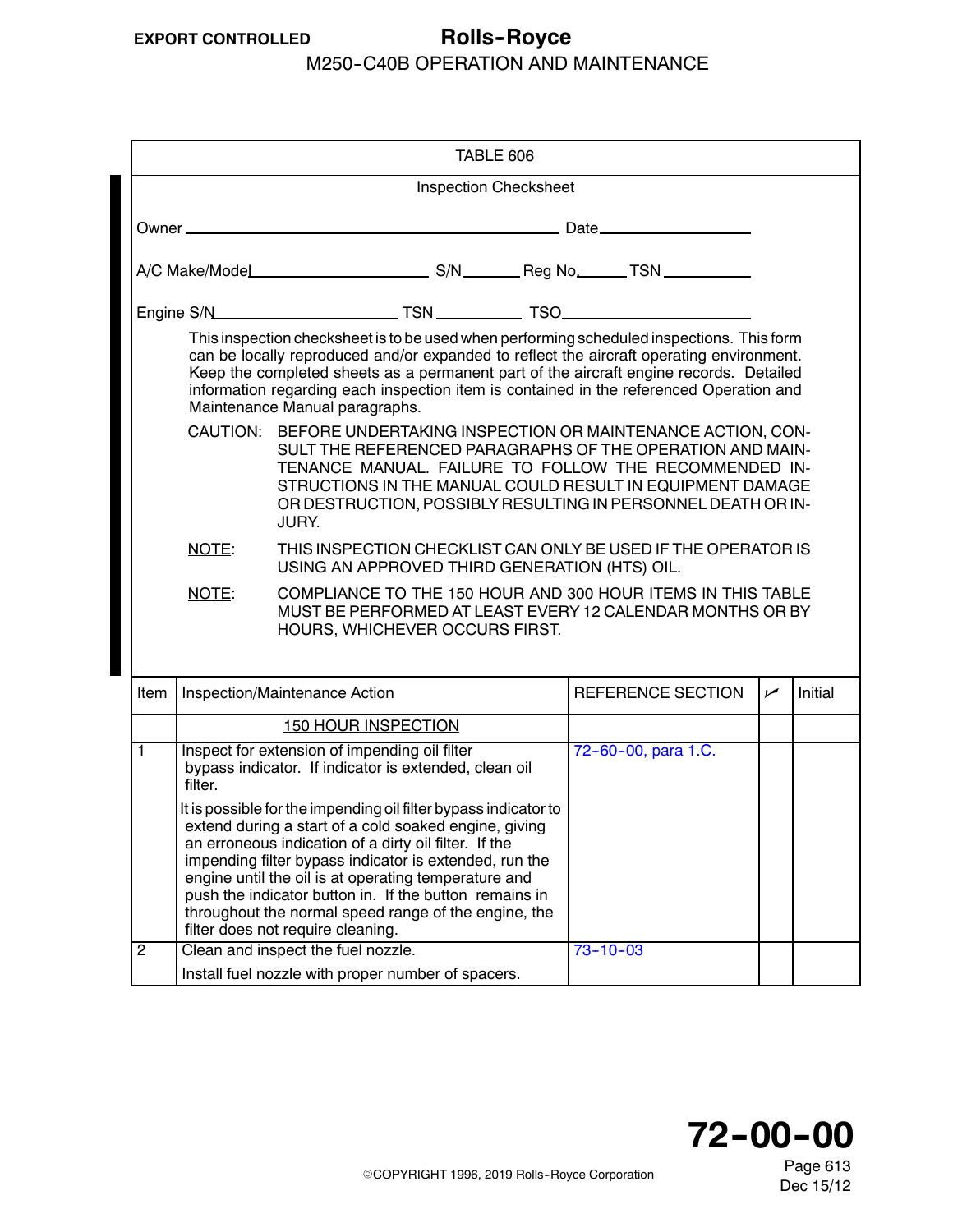<span id="page-7-0"></span>

| TABLE 606 (cont) |                                                                                                                                                                                                                                                                                                                                                                                                                                        |                                                                  |     |         |  |
|------------------|----------------------------------------------------------------------------------------------------------------------------------------------------------------------------------------------------------------------------------------------------------------------------------------------------------------------------------------------------------------------------------------------------------------------------------------|------------------------------------------------------------------|-----|---------|--|
| Item             | Inspection/Maintenance Action                                                                                                                                                                                                                                                                                                                                                                                                          | REFERENCE SECTION                                                | سما | Initial |  |
|                  | <b>150 HOUR INSPECTION</b>                                                                                                                                                                                                                                                                                                                                                                                                             |                                                                  |     |         |  |
| 3                | Inspect for extension of scavenge oil filter bypass<br>indicator on CEFA.                                                                                                                                                                                                                                                                                                                                                              | 72-60-00, para 1.E.                                              |     |         |  |
|                  | If the bypass indicator is extended, examine/clean the<br>engine oil filter and the scavenge oil filter. If<br>contamination is found, replace the scavenge oil filter.<br>If no contamination is found, reinstall the scavenge oil<br>filter with new packing, and manually reset the<br>indicator.                                                                                                                                   |                                                                  |     |         |  |
|                  | If the CEFA bypass indicator is extended and<br>contamination is found in the scavenge oil filter,<br>replace/clean the oil cooler, oil tank, and lubrication<br>lines (Ref. the airframe manual instructions). Drain<br>and replace the engine oil, and manually reset the<br>indicator.                                                                                                                                              |                                                                  |     |         |  |
|                  | NOTE: The scavenge oil filter cannot be cleaned.                                                                                                                                                                                                                                                                                                                                                                                       |                                                                  |     |         |  |
|                  | NOTE: If metal contamination is found in the scavenge oil filter in CEFA and a chip light<br>occurred within the previous 50 hours, take the applicable maintenance steps<br>(Ref. para 8.E.(2), this section).                                                                                                                                                                                                                        |                                                                  |     |         |  |
| 4                | Inspect for extension of impending fuel filter<br>bypass indicator.                                                                                                                                                                                                                                                                                                                                                                    | 73-10-02, para 2.B.                                              |     |         |  |
|                  | If indicator is extended, replace fuel filter. Ground run<br>engine to assure proper operation of control system.                                                                                                                                                                                                                                                                                                                      |                                                                  |     |         |  |
| 5                | HMU MANUAL MODE Operation Function. Record<br>must indicate that a cockpit check per referenced section<br>has been performed at least once each 150 hours.                                                                                                                                                                                                                                                                            | $72-00-00$ , para $7.C.(1)$ ,<br><b>MANUAL MODE CHECK</b>        |     |         |  |
| 6                | Visually inspect the outer combustion case (sheet metal<br>and weld seams) for cracks. Pay particular attention to<br>the weld seams in the area of the igniter plugs, dummy<br>plug, drain valves, fuel nozzle bosses, armpit braze<br>patch and adjacent areas. Use a bright light and mirror<br>as necessary. The OCC does not have to be removed.<br>Perform a Leak Tec check for installed OCC's and an FPI<br>for removed OCC's. | 72-40-00, Table<br>202<br>items, $(1)$ , $(2)$ , $(3)$ and $(4)$ |     |         |  |
| 7                | Permanent Magnet Alternator (PMA) check.                                                                                                                                                                                                                                                                                                                                                                                               | 73-20-01, para 2.C.                                              |     |         |  |
|                  | Do the check to verify PMA and harnesses are working<br>properly.                                                                                                                                                                                                                                                                                                                                                                      |                                                                  |     |         |  |
| Item             | Inspection/Maintenance Action                                                                                                                                                                                                                                                                                                                                                                                                          | REFERENCE SECTION                                                | سما | Initial |  |
|                  | <b>300 HOUR INSPECTION</b>                                                                                                                                                                                                                                                                                                                                                                                                             |                                                                  |     |         |  |
|                  | In addition to the 150 hour inspection items, perform the<br>following:                                                                                                                                                                                                                                                                                                                                                                |                                                                  |     |         |  |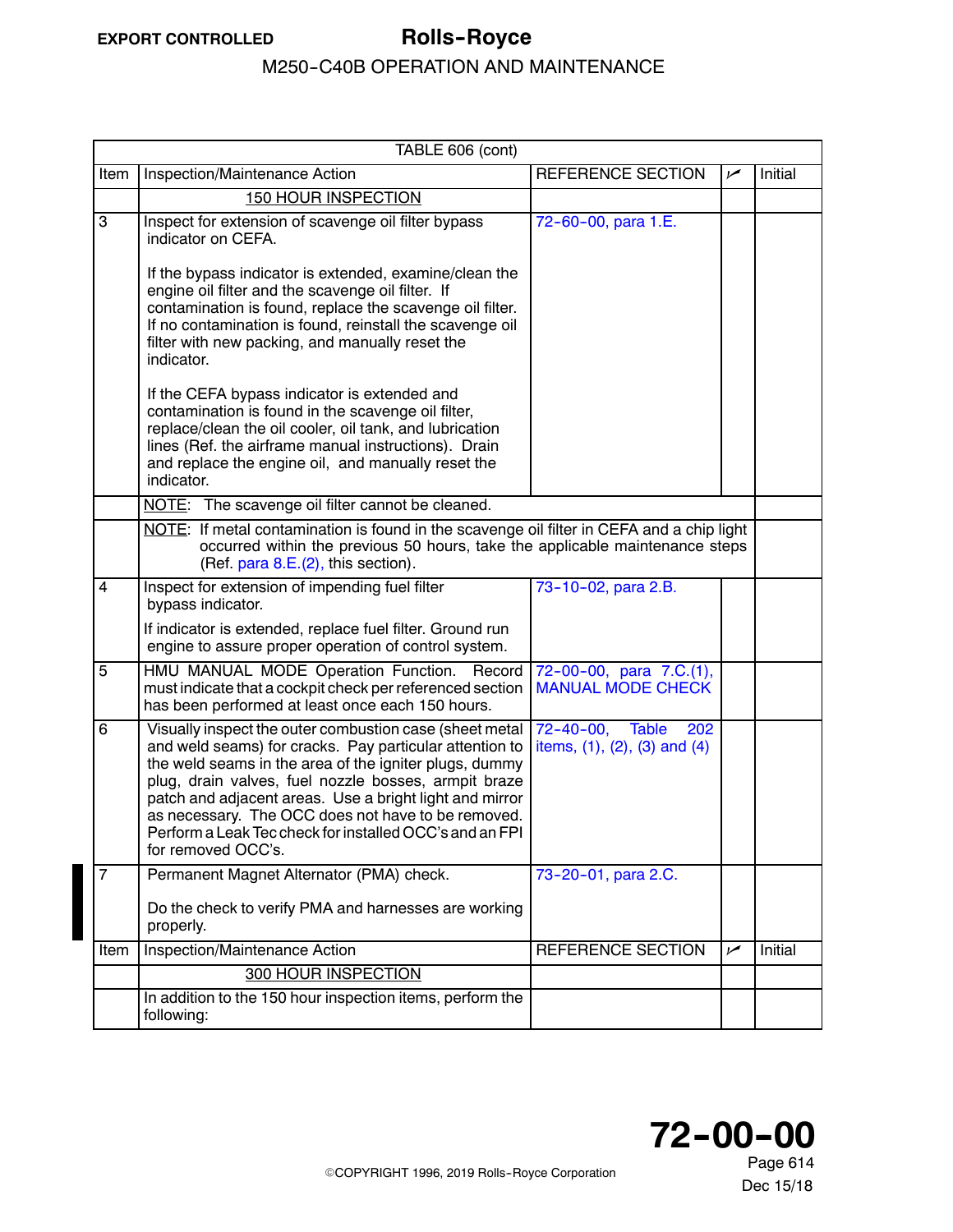#### <span id="page-8-0"></span>**EXPORT CONTROLLED Rolls--Royce** M250-C40B OPERATION AND MAINTENANCE

|                | TABLE 606 (cont)                                                                                                                                                                                                                                                                                                                                           |                                                             |     |         |  |  |
|----------------|------------------------------------------------------------------------------------------------------------------------------------------------------------------------------------------------------------------------------------------------------------------------------------------------------------------------------------------------------------|-------------------------------------------------------------|-----|---------|--|--|
| Item           | Inspection/Maintenance Action                                                                                                                                                                                                                                                                                                                              | REFERENCE SECTION                                           | مما | Initial |  |  |
|                | 300 HOUR INSPECTION                                                                                                                                                                                                                                                                                                                                        |                                                             |     |         |  |  |
| $\mathbf{1}$   | Inspect the engine for obvious loose bolts, broken or<br>loose connections, security of mounting accessories,<br>and broken or missing safeties. Check accessible<br>areas for obvious damage and evidence of fuel and oil<br>leakage. Inspect the slippage marks on all fuel, oil<br>and air tube B-nuts to make sure that the nuts have<br>not loosened. |                                                             |     |         |  |  |
| $\overline{2}$ | Inspect the compressor impeller leading edges for<br>damage.                                                                                                                                                                                                                                                                                               | 72-30-00, para 3.B.                                         |     |         |  |  |
| 3              | Clean the compressor, as required, with a chemical<br>wash solution if dirt buildup is evident.                                                                                                                                                                                                                                                            | 72-30-00, para 4.B.                                         |     |         |  |  |
| $\overline{4}$ | Without disassembly, inspect turbine, exhaust collector<br>supports and the air tubes for cracks, buckling and<br>general condition.                                                                                                                                                                                                                       | 72-50-00, para 5.K.                                         |     |         |  |  |
|                |                                                                                                                                                                                                                                                                                                                                                            | 72-40-00, para 2.B.(1)                                      |     |         |  |  |
| 5              | Inspect the engine fuel system for evidence of leakage.<br>Check condition and security of fittings and tubing.                                                                                                                                                                                                                                            | 72-40-00, Table 203                                         |     |         |  |  |
| 6              | Inspect the engine mounts for condition and security.                                                                                                                                                                                                                                                                                                      |                                                             |     |         |  |  |
| $\overline{7}$ | Inspect electrical harness for loose, chafed, frayed, or<br>broken wires and loose connectors.                                                                                                                                                                                                                                                             |                                                             |     |         |  |  |
|                | NORMAL ENGINES USE A MINIMAL AMOUNT OF OIL. HOWEVER,<br>CAUTION:<br>ANY SUDDEN INCREASE IN OIL CONSUMPTION IS INDICATIVE<br>OF OIL SYSTEM PROBLEMS AND MUST BE CORRECTED.                                                                                                                                                                                  |                                                             |     |         |  |  |
| 8              | Check oil supply level.<br>If the engine has been idle for more than 15 minutes,<br>motor the engine for 30 seconds to scavenge any oil<br>that could have drained into the gearbox from the oil<br>tank. Failure to completely scavenge the oil from the<br>gearbox will cause a false indication of high oil<br>consumption. See Post Flight Check No. 3 | 72-00-00, Table 101<br>Troubleshooting, items 11<br>and 12. |     |         |  |  |
|                | NOTE: Check oil supply level within 15 minutes of engine shutdown.                                                                                                                                                                                                                                                                                         |                                                             |     |         |  |  |
| 9              | Record component changes, inspections, and<br>compliance with technical instructions as required.<br>Report engine difficulties to Rolls-Royce and/or AMC<br>on a Field Service Report (FSR) submitted on FAST at<br><https: fast.aeromanager-online.com=""> as required.</https:>                                                                         |                                                             |     |         |  |  |
| 10             | Inspect compressor scroll for cracks. Pay particular<br>attention to welded areas.                                                                                                                                                                                                                                                                         |                                                             |     |         |  |  |
| 11             | Clean the burner drain valve.<br>Ensure that the airframe overboard is clear. Refer to<br>aircraft manual for maintenance procedures.                                                                                                                                                                                                                      | 72-40-00, para 3.                                           |     |         |  |  |

## **72--00--00**

Page 615 Dec 15/18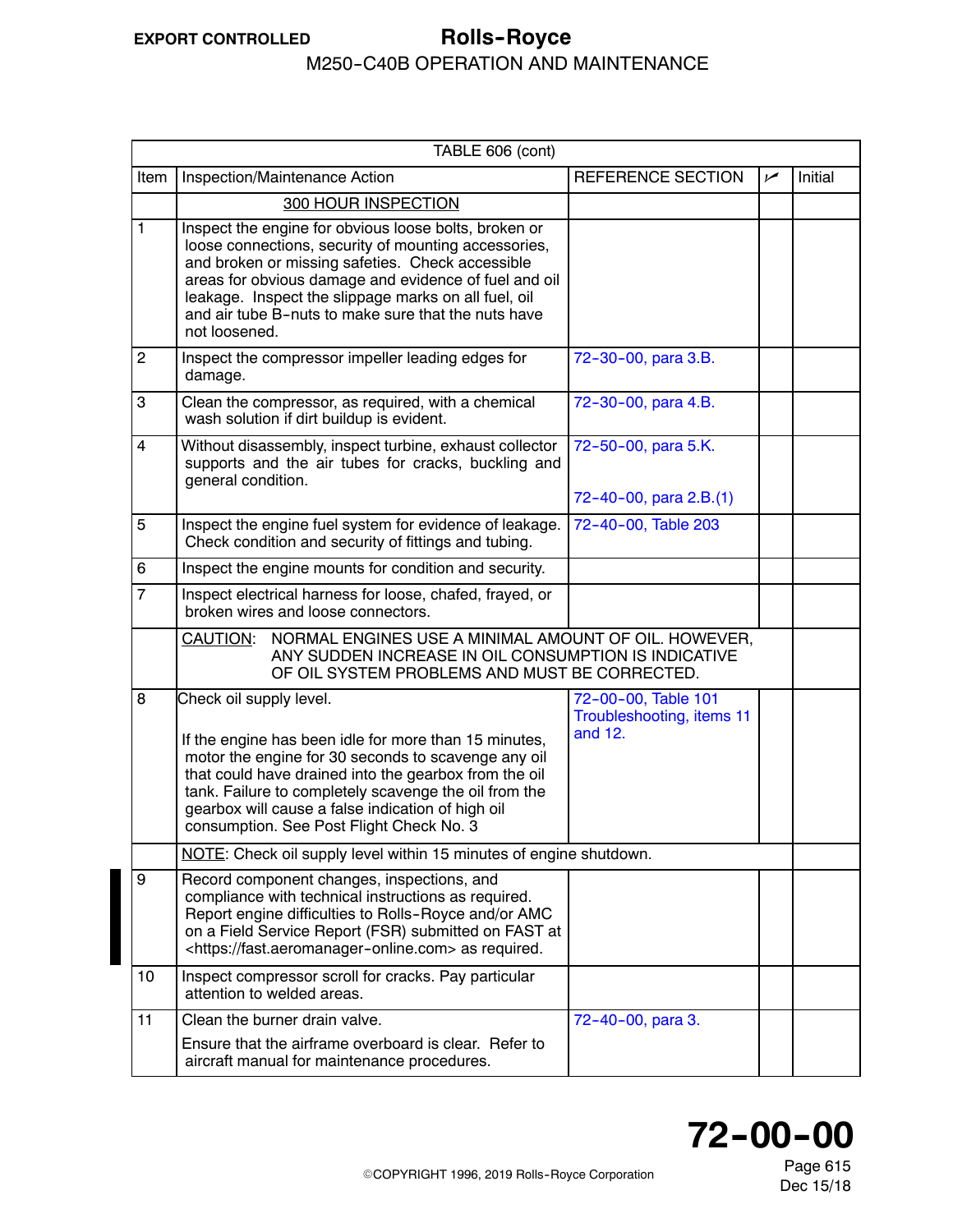<span id="page-9-0"></span>

|                 | TABLE 606 (cont)                                                                                                                                              |                                                                                   |     |         |  |
|-----------------|---------------------------------------------------------------------------------------------------------------------------------------------------------------|-----------------------------------------------------------------------------------|-----|---------|--|
| Item            | Inspection/Maintenance Action                                                                                                                                 | <b>REFERENCE SECTION</b>                                                          | سما | Initial |  |
|                 | <b>300 HOUR INSPECTION</b>                                                                                                                                    |                                                                                   |     |         |  |
| 12              | Inspect the anti-icing and bleed air components for<br>loose, chafed, frayed or broken wires, loose<br>connections and security of attachment.                |                                                                                   |     |         |  |
| 13              | Inspect the horizontal and vertical firewall shields for<br>cracks.                                                                                           | 72-50-00, para 5.J.                                                               |     |         |  |
|                 | NOTE: Continued sheet metal or tube cracking can be an indication of excessive<br>engine, engine accessory, or airframe vibration.                            |                                                                                   |     |         |  |
| $\overline{14}$ | Check HMU for freedom of operation and full travel.<br>Check for condition and security of all linkages.                                                      | 73-21-01, para 1.B.                                                               |     |         |  |
| $\overline{15}$ | Remove, clean, operationally test, and reinstall the<br>magnetic drain plugs:                                                                                 | 72-00-00, para 8.E. En-<br>gine Servicing                                         |     |         |  |
|                 | Standard type - check the chip detector end of the<br>a.<br>plugs for cracks.                                                                                 |                                                                                   |     |         |  |
|                 | b.<br>Quick disconnect - inspect the locking device and<br>inserts for wear.                                                                                  |                                                                                   |     |         |  |
|                 | Torque 60-80 lb in. (6.8-9.0 N·m). No cracks are<br>acceptable. Check each chip detector separately.                                                          |                                                                                   |     |         |  |
| $\overline{16}$ | Inspect ignition lead for burning, chafing or cracking of<br>conduit. Also, check for loose connectors and/or<br>broken lockwire.                             | 74-20-02, para 2.                                                                 |     |         |  |
|                 | Perform operational check of ignitors.                                                                                                                        | 74-20-01, para 2.B.                                                               |     |         |  |
| $\overline{17}$ | Remove, inspect, clean and reinstall the oil filter.                                                                                                          | 72-60-00, para 1.C.                                                               |     |         |  |
|                 | If excessive carbon is found in the filter, inspect the<br>scavenge and pressure oil system. Refer to<br>72-50-00 para 5.E., 5.F., 5.G., 5.H., 6.A., and 6.B. |                                                                                   |     |         |  |
| $\overline{18}$ | Measure and record power turbine support pressure<br>oil nozzle flow from scavenge oil strut. Record and<br>retain flow record.                               | 72-50-00, para 5.E.                                                               |     |         |  |
|                 | While motoring $N_1$ to 16–18% the minimum flow is 90cc in<br>15 seconds.                                                                                     |                                                                                   |     |         |  |
|                 | <b>Flow</b>                                                                                                                                                   |                                                                                   |     |         |  |
|                 | Compare with previous flow. Any large deviation could<br>indicate carbon buildup.                                                                             |                                                                                   |     |         |  |
|                 | NOTE:<br>Refer to M250-C40B series CSL-5038, Recommended Sequence, Engine Oil<br>Change for additional instructions.                                          |                                                                                   |     |         |  |
| 19              | HMU Manual Mode Piston Function.                                                                                                                              | 72-00-00, para 7.N,                                                               |     |         |  |
|                 | Record must indicate that shutdown per referenced<br>section has been performed at least once each 300<br>hours.                                              | Alternate Shutdown -<br>AUTO MODE or para 9.F,<br>Shutdown, MANUAL<br><b>MODE</b> |     |         |  |

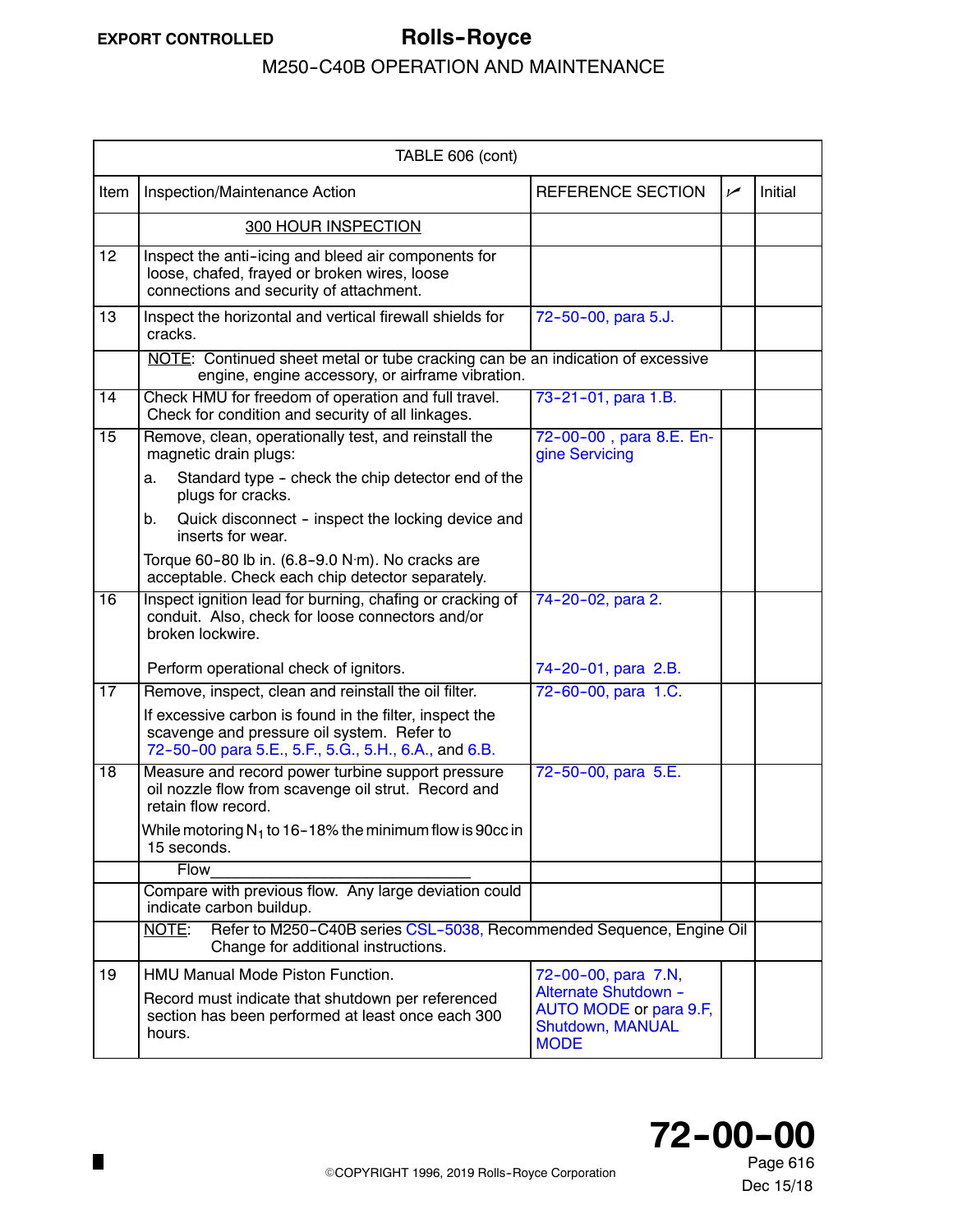### <span id="page-10-0"></span>**EXPORT CONTROLLED Rolls--Royce** M250-C40B OPERATION AND MAINTENANCE

|      | TABLE 606 (cont)                                                                                                                                                                                                                                                                                                        |                                                                                          |     |         |
|------|-------------------------------------------------------------------------------------------------------------------------------------------------------------------------------------------------------------------------------------------------------------------------------------------------------------------------|------------------------------------------------------------------------------------------|-----|---------|
| Item | Inspection/Maintenance Action                                                                                                                                                                                                                                                                                           | REFERENCE SECTION                                                                        | سما | Initial |
|      | <b>300 HOUR INSPECTION</b>                                                                                                                                                                                                                                                                                              |                                                                                          |     |         |
| 20   | MGT indicating system check.<br>During ground run with engine at 100% N <sub>2</sub> Monitor<br>MGT using (MT) Maintenance Terminal Software,<br>analog parameter page. Compare MT value with<br>aircraft MGT gage. Must agree with 5°C (41°F). If not<br>in limits, use thermocouple simulator to identify<br>problem. | $72 - 00 - 00$ ,<br>7.C.<br>para<br>$72 - 00 - 00,$<br>3.D.<br>para<br>73-25-01, para 2. |     |         |
| 21   | Torque indicating system check<br>During ground run with engine at 100% $N_2$ , monitor<br>torque (Q) using MT software analog parameter page.<br>Compare MT value with aircraft torque gage. Must<br>agree within 2 psi (13.78 kPa). If not in limits, use<br>pressure tester to identify problem.                     | 7.C.<br>$72 - 00 - 00,$<br>para<br>73-25-01, para 2.                                     |     |         |
| 22   | FADEC Fault and Maintenance system check<br>FADEC must be free of all faults and maintenance<br>actions.                                                                                                                                                                                                                | 73-25-01, para 2.                                                                        |     |         |
| 23   | Clean power turbine support scavenge oil strut.                                                                                                                                                                                                                                                                         | 72-50-00, para 5.G.                                                                      |     |         |
| 24   | Clean external sump.                                                                                                                                                                                                                                                                                                    | 72-50-00, para 5.F.                                                                      |     |         |
| 25   | Clean No. 1 bearing oil pressure reducer.                                                                                                                                                                                                                                                                               | 72-30-00, para 2.A. (1)                                                                  |     |         |
| 26   | Clean pressure oil fitting screen assembly.                                                                                                                                                                                                                                                                             | 72-50-00, para 5.F.                                                                      |     |         |
|      | CAUTION:<br>EXTREME CARE MUST BE EXERCISED TO PREVENT TWISTING OF OIL<br>NOZZLE DURING REMOVAL. DO NOT ATTEMPT TO STRAIGHTEN OR<br><b>REUSE IF TWISTED.</b>                                                                                                                                                             |                                                                                          |     |         |
| 27   | Clean power turbine pressure oil nozzle.                                                                                                                                                                                                                                                                                | 72-50-00, para 5.F.                                                                      |     |         |
| 28   | Remove and disassemble fuel nozzle. Clean and inspect 73-10-03<br>fuel nozzle filter assembly. Assemble and install fuel<br>nozzle.                                                                                                                                                                                     |                                                                                          |     |         |
| 29   | Remove, inspect and reinstall the turbine pressure oil<br>check valve.                                                                                                                                                                                                                                                  | 72-60-00, para 2.l.                                                                      |     |         |
|      | NOTE: Check Valve P/N 23074872 and subsequent part numbers are not applicable<br>to this inspection (these valves are considered "ON CONDITION").                                                                                                                                                                       |                                                                                          |     |         |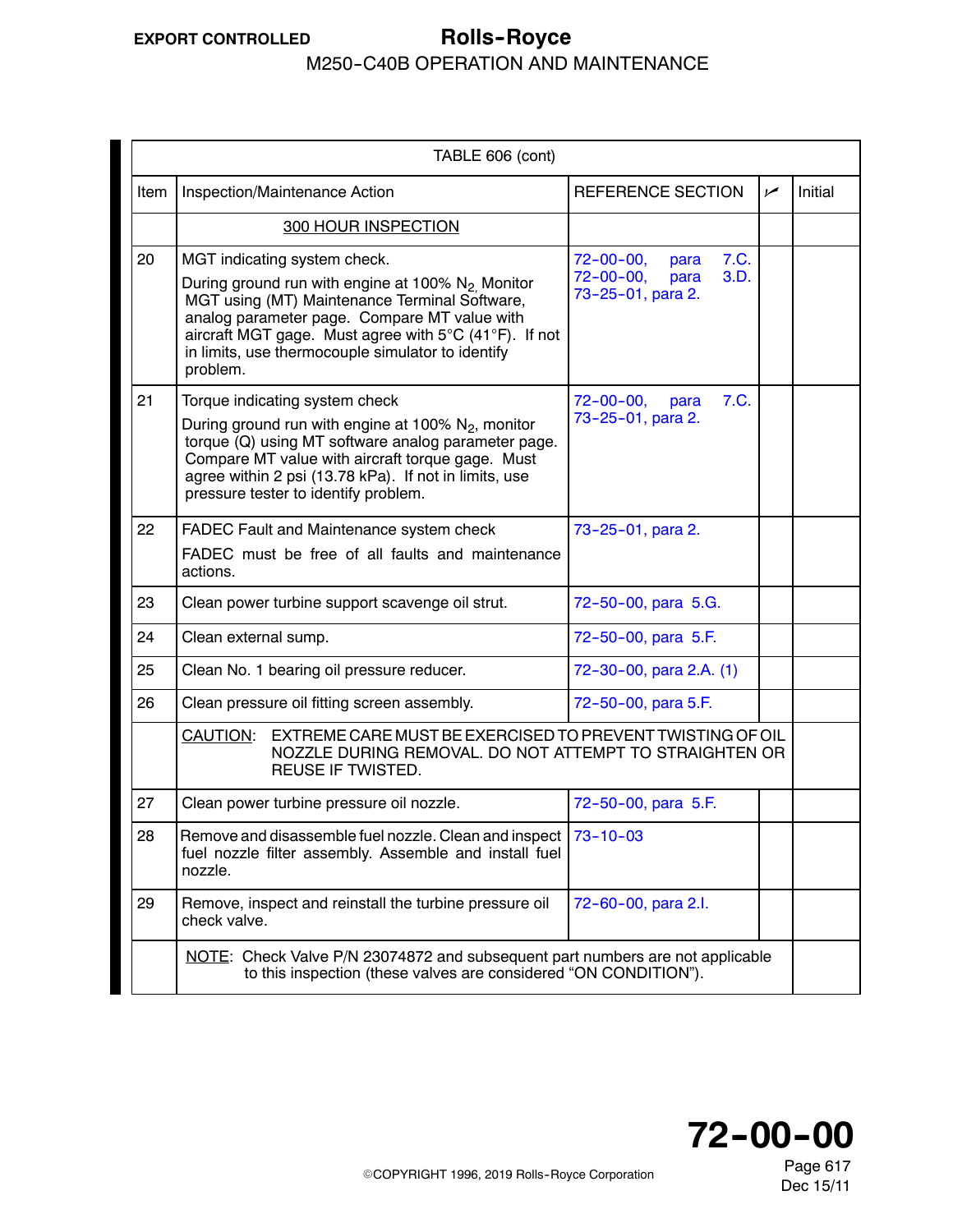<span id="page-11-0"></span>

|                | TABLE 606 (cont)                                                                                                                                                                                                                                                                                                                                                                                                                       |                                                          |     |         |  |  |
|----------------|----------------------------------------------------------------------------------------------------------------------------------------------------------------------------------------------------------------------------------------------------------------------------------------------------------------------------------------------------------------------------------------------------------------------------------------|----------------------------------------------------------|-----|---------|--|--|
| Item           | Inspection/Maintenance Action                                                                                                                                                                                                                                                                                                                                                                                                          | <b>REFERENCE SECTION</b>                                 | سما | Initial |  |  |
|                | 300 HOUR INSPECTION                                                                                                                                                                                                                                                                                                                                                                                                                    |                                                          |     |         |  |  |
| 30             | Inspect the rear engine mount for security and<br>excessive bearing wear.                                                                                                                                                                                                                                                                                                                                                              | 72-00-00, para 1.A., (3)<br>Engine-Inspection/<br>Check. |     |         |  |  |
| 31             | Drain the oil system and refill.<br>Oil changed at:<br>300 hours:<br>600 hours:<br>Maximum interval between oil changes is 300 hours or 6<br>months, whichever occurs first. This limit can be<br>extended to 600 hours or 12 calendar months,<br>whichever occurs first, if an approved high thermal<br>stability oil (Third Generation) is used.                                                                                     | 72-00-00, para 8.D.,<br><b>Engine Servicing.</b>         |     |         |  |  |
| 32             | On power and accessory gearbox cover, check the<br>applied torque on all turbine and exhaust collector<br>support-to-gearbox retaining nuts.<br>Torque must be 120-150 lb in. (14-17 N·m).                                                                                                                                                                                                                                             | 72-50-00, para 1.B.                                      |     |         |  |  |
| 33             | Record component changes, inspections, and<br>compliance with technical instructions as required.<br>Report engine difficulties to Rolls-Royce and/or AMC<br>on a Field Service Report (FSR) submitted on FAST at<br><https: fast.aeromanager-online.com=""> as required.</https:>                                                                                                                                                     |                                                          |     |         |  |  |
| 34             | Inspect the thermocouple assembly (TOT/MGT).                                                                                                                                                                                                                                                                                                                                                                                           | 77-20-01, para 2.B.                                      |     |         |  |  |
| 35             | Visually inspect the outer combustion case (sheet metal<br>and weld seams) for cracks. Pay particular attention to<br>the weld seams in the area of the igniter plugs, dummy<br>plug, drain valves, fuel nozzle bosses, armpit braze<br>patch and adjacent areas. Use a bright light and mirror as<br>necessary. The OCC does not have to be removed.<br>Perform a Leak Tec check for installed OCC's and an FPI<br>for removed OCC's. | 72-40-00, para 2.B.(1),<br>$(2)$ , $(3)$ and $(4)$       |     |         |  |  |
| Item           | Inspection/Maintenance Action                                                                                                                                                                                                                                                                                                                                                                                                          | <b>REFERENCE SECTION</b>                                 | مم  | Initial |  |  |
|                | 1750 HOUR INSPECTION                                                                                                                                                                                                                                                                                                                                                                                                                   |                                                          |     |         |  |  |
|                | The following inspections are required every 1750 hours<br>time since last inspection                                                                                                                                                                                                                                                                                                                                                  |                                                          |     |         |  |  |
| 1              | Remove and replace the fuel filter element. Before<br>discarding filter, inspect for signs of contaminants. If<br>contaminants are found, inspect the entire fuel system<br>and clean if necessary.                                                                                                                                                                                                                                    | 73-10-02, para 2.                                        |     |         |  |  |
| $\overline{c}$ | Inspect the combustion liner.                                                                                                                                                                                                                                                                                                                                                                                                          | 72-40-00, para 1.C.                                      |     |         |  |  |
| 3              | Examine the outer combustion case for cracks<br>using Leak-Tek and/or Fluorescent Penetrant<br>Inspection (FPI).                                                                                                                                                                                                                                                                                                                       | 72-40-00, para 2.B.(2),<br>$(3)$ , and $(4)$ .           |     |         |  |  |
| 4              | Inspect the compressor discharge air tubes.                                                                                                                                                                                                                                                                                                                                                                                            | 72-40-00, para 4.C.                                      |     |         |  |  |

**72--00--00**